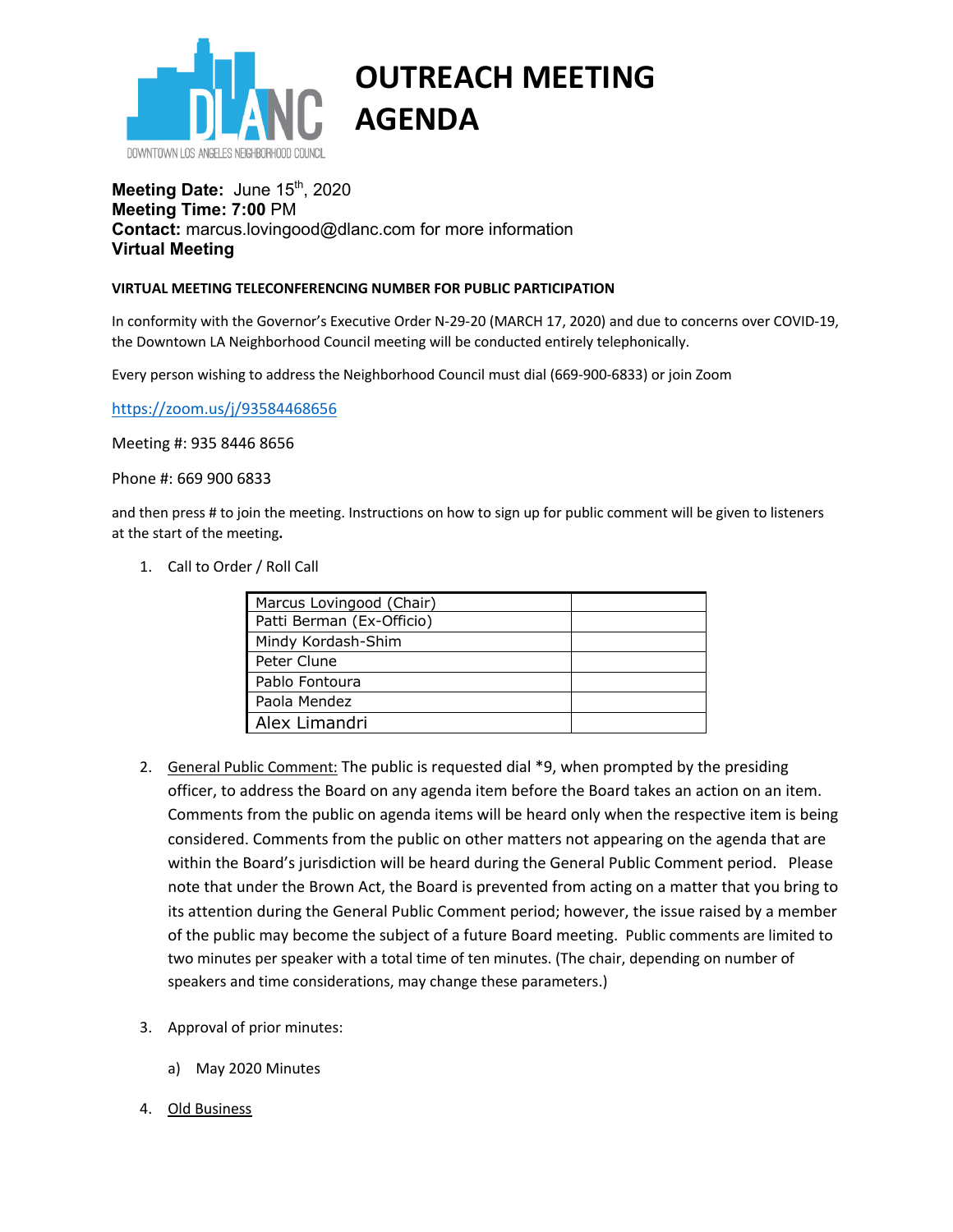- a) Public Restroom Survey Update (Clune)
- b) Yearly Editorial Calendar Re-Planning
- c) South Park Digital Forum Planning & Finalization
- d) DLANC Vol 1 Issue 2 Newsletter Content Discussion & protocols
- e) DLANC PSA Campaign: "What Is DLANC?" updates
- 5. New Business:
	- a) Admin/Legislative Volunteer Program discussion and possible action
	- b) Certificate of recognition program discussion and possible action
	- c) Livestream video archive program discussion and possible action (Clune)
	- d) DLANC 2020-2021 Budget discussion & RFP.
- 6. General Public Comment The public is requested dial \*9, when prompted by the presiding officer, to address the Board on any agenda item before the Board takes an action on an item. Comments from the public on agenda items will be heard only when the respective item is being considered. Comments from the public on other matters not appearing on the agenda that are within the Board's jurisdiction will be heard during the General Public Comment period. Please note that under the Brown Act, the Board is prevented from acting on a matter that you bring to its attention during the General Public Comment period; however, the issue raised by a member of the public may become the subject of a future Board meeting. Public comments are limited to two minutes per speaker with a total time of ten minutes. (The chair, depending on number of speakers and time considerations, may change these parameters.)
- 7. Other Committee Comments and Announcements
- 8. Next Meeting July 20<sup>th</sup>, 2020
- 9. Adjourn